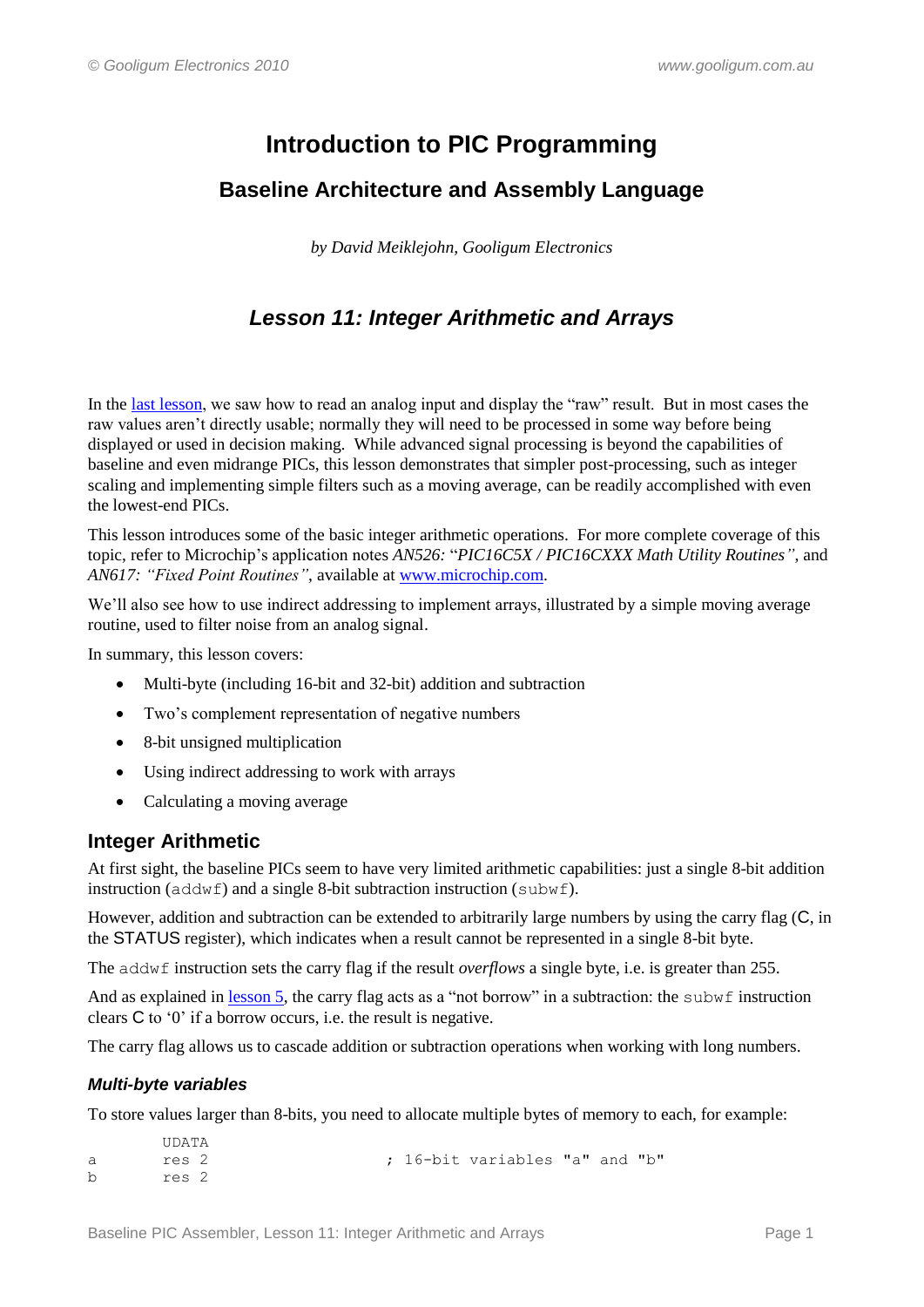You must then decide how to order the bytes within the variable – whether to place the least significant byte at the lowest address in the variable (known as *little-endian* ordering) or the highest (*big-endian*).

For example, to store the number 0x482C in variable "a", the bytes 0x48 and 0x2C would be placed in memory as shown:

|               | а             | $a+1$ |  |
|---------------|---------------|-------|--|
| Little-endian | $0x2C$ $0x48$ |       |  |
| Big-endian    | 0x48          | 0x2C  |  |

Big-endian ordering has the advantage of making values easy to read in a hex dump, where increasing addresses are presented left to right. On the other hand, little-endian ordering makes a certain sense, because increasing addresses store increasingly significant bytes.

Which ordering you chose is entirely up to you; both are valid. This tutorial uses little-endian ordering, but the important thing is to be consistent.

# *16-bit addition*

The following code adds the contents of the two 16-bit variables, "a" and "b", so that  $b = b + a$ , assuming little-endian byte ordering:

```
 movf a,w ; add LSB
 addwf b,f
 btfsc STATUS,C ; increment MSB if carry
 incf b+1,f
movf a+1,w ; add MSB
 addwf b+1,f
```
After adding the least significant bytes (LSB"s), the carry flag is checked, and, if the LSB addition overflowed, the most significant byte (MSB) of the result is incremented, before the MSB"s are added.

## *Multi-byte (including 32-bit) addition*

It may appear that this approach would be easily extended to longer numbers by testing the carry after the final 'addwf', and incrementing the next MSB of the result if carry was set. But there's a problem. What if the LSB addition overflows, while  $(b+1)$  contains \$FF? The 'incf  $b+1$ , f' instruction will increment  $(b+1)$  to \$00, which should result in a "carry", but it doesn't, since 'incf' does not affect the carry flag.

By re-ordering the instructions, it is possible to use the 'incfsz' instruction to neatly avoid this problem:

| ; add LSB<br>movf a,w                                 |  |
|-------------------------------------------------------|--|
| addwf b,f                                             |  |
| $movf$ $a+1,w$<br>; $get MSB(a)$                      |  |
| btfsc STATUS, C ; if LSB addition overflowed,         |  |
| ; increment copy of MSB(a)<br>incfsz $a+1,w$          |  |
| ; add to MSB(b), unless MSB(a) is zero<br>addwf b+1.f |  |

On completion, the carry flag will now be set correctly, allowing longer numbers to be added by repeating the final four instructions. For example, for a 32-bit add:

| movf   | a, w      |  | ; add byte 0 (LSB) |  |
|--------|-----------|--|--------------------|--|
| addwf  | b, f      |  |                    |  |
| movf   | $a+1$ , w |  | ; add byte 1       |  |
| btfsc  | STATUS, C |  |                    |  |
| incfsz | $a+1$ , w |  |                    |  |
| addwf  | $b+1$ , f |  |                    |  |
| movf   | $a+2$ , w |  | ; add byte 2       |  |
| btfsc  | STATUS, C |  |                    |  |
| incfsz | $a+2$ , w |  |                    |  |
| addwf  | $b+2$ , f |  |                    |  |
| movf   | $a+3$ , w |  | ; add byte 3 (MSB) |  |
| btfsc  | STATUS, C |  |                    |  |
| incfsz | $a+3$ , w |  |                    |  |
| addwf  | $b+3$ , f |  |                    |  |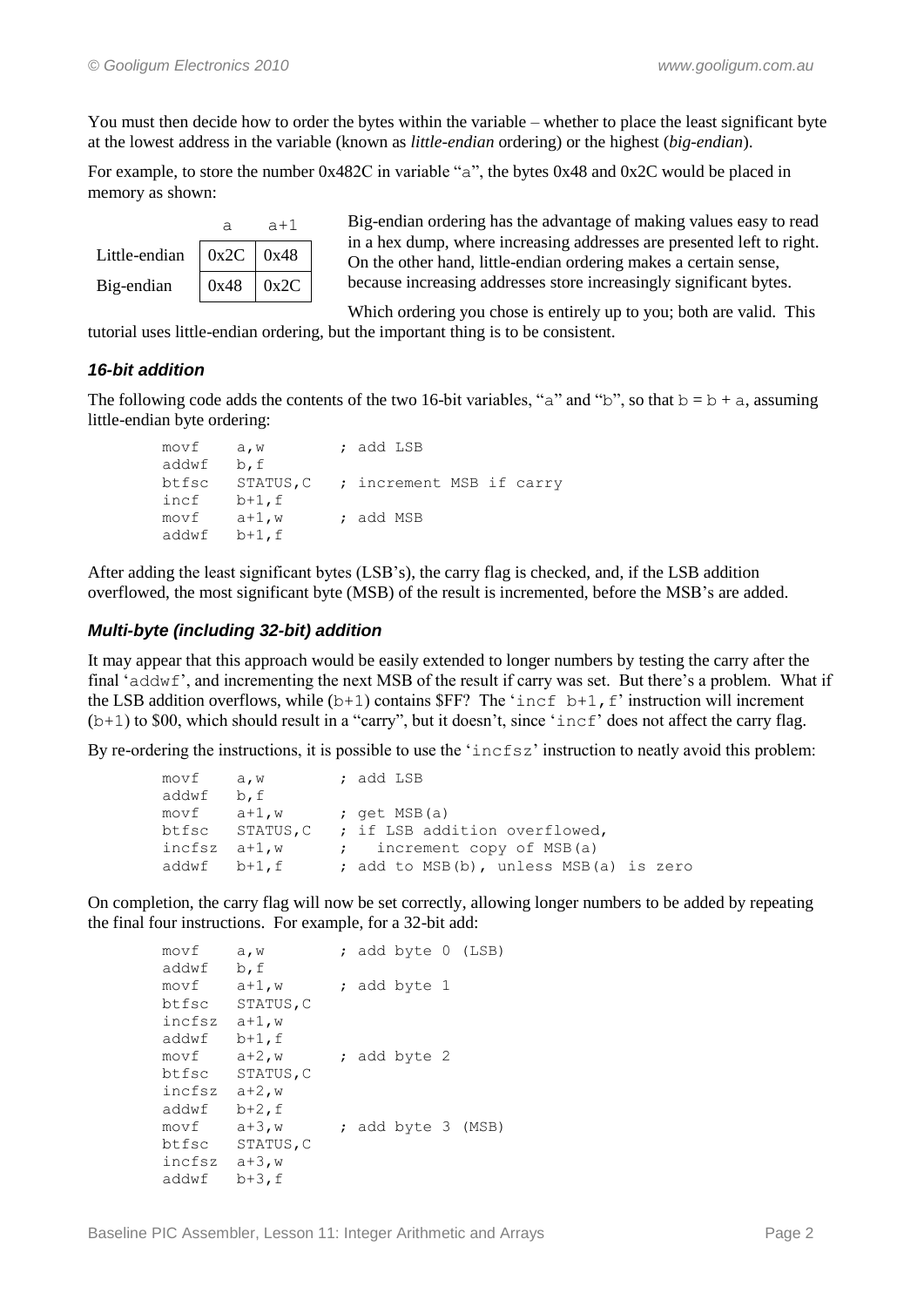## *Multi-byte (including 16-bit and 32-bit) subtraction*

Long integer subtraction can be done using a very similar approach.

For example, to subtract the contents of the two 16-bit variables, "a" and "b", so that  $b = b - a$ , assuming little-endian byte ordering:

```
movf a, w ; subtract LSB
 subwf b,f
movf a+1,w ; get MSB(a)
 btfss STATUS,C ; if borrow from LSB subtraction,
incfsz a+1,w ; increment copy of MSB(a)
subwf b+1, f ; subtract MSB(b), unless MSB(a) is zero
```
This approach is readily extended to longer numbers, by repeating the final four instructions.

For example, for a 32-bit subtraction:

```
movf a, w ; subtract byte 0 (LSB)
 subwf b,f
movf a+1,w ; subtract byte 1
 btfss STATUS,C
 incfsz a+1,w
 subwf b+1,f 
movf a+2, w ; subtract byte 2
 btfss STATUS,C 
 incfsz a+2,w 
 subwf b+2,f 
movf a+3, w ; subtract byte 3 (MSB)
 btfss STATUS,C 
 incfsz a+3,w 
 subwf b+3,f
```
#### *Two's complement*

Microchip"s application note *AN526* takes a different approach to subtraction.

Instead of subtracting a number, it is *negated* (made negative), and then added. That is,  $b - a = b + (-a)$ .

Negating a binary number is also referred to as taking its *two's complement*, since the operation is equivalent to subtracting it from a power of two.

The two's complement of an n-bit number, "a", is given by the formula  $2<sup>n</sup> - a$ .

For example, the 8-bit two's complement of 10 is  $2^8 - 10 = 256 - 10 = 246$ .

The two"s complement of a number acts the same as a negative number would, in fixed-length binary addition and subtraction.

For example,  $10 + (-10) = 0$  is equivalent to  $10 + 246 = 256$ , since in an 8-bit addition, the result (256) overflows, giving an 8-bit result of 0.

Similarly,  $10 + (-9) = 1$  is equivalent to  $10 + 247 = 257$ , which overflows, giving an 8-bit result of 1.

And  $10 + (-11) = -1$  is equivalent to  $10 + 245 = 255$ , which is the two's complement of 1.

Thus, two"s complement is normally used to represent negative numbers in binary integer arithmetic, because addition and subtraction continue to work the same way. The only thing that needs to change is how the numbers being added or subtracted, and the results, are interpreted.

For unsigned quantities, the range of values for an n-bit number is from 0 to  $2<sup>n</sup>-1$ .

For signed quantities, the range is from  $-2^{n-1}$  to  $2^{n-1}-1$ .

For example, 8-bit signed numbers range from  $-128$  to 127.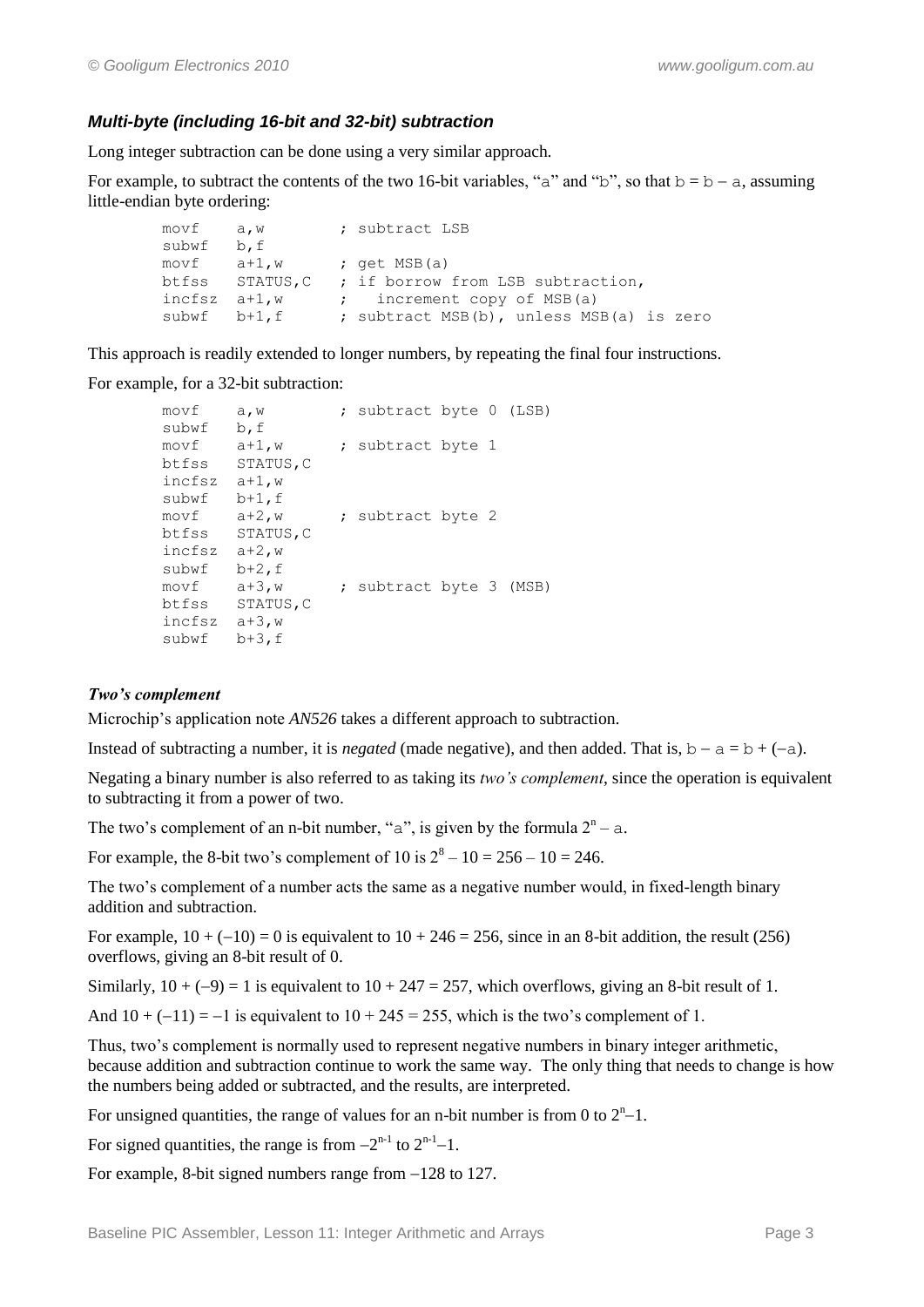The usual method used to calculate the two's complement of a number is to take the ones' complement (flip all the bits) and then add one.

This method is used in the 16-bit negate routine provided in *AN526*:

```
neg A comf a, f ; negate a (-a \rightarrow a)
        incf a,f
        btfsc STATUS,Z
        decf a+1,f
        comf a+1,f
```
There is a new instruction here: ' $\text{conf } f, d' - \text{``complement register file''},$  which calculates the ones' complement of register 'f', placing the result back into the register if the destination is ',  $f'$ , or in W if the destination is  $\cdot$ , w'.

One reason you may wish to negate a number is to display it, if it is negative.

To test whether a two"s complement signed number is negative, check its most significant bit, which acts as a sign bit: "1" indicates a negative number, "0" indicates non-negative (positive or zero).

## *Unsigned multiplication*

It may seem that the baseline PICs have no multiplication or division instructions, but that"s not quite true: the "rotate left" instruction  $(r \perp f)$  can be used to shift the contents of a register one bit to the left, which has the effect of multiplying it by two:



Since the  $r \perp f$  instruction rotates bit 7 into the carry bit, and carry into bit 0, these instructions can be cascaded, allowing arbitrarily long numbers to be shifted left, and hence multiplied by two.

For example, to multiply the contents of 16-bit variable "a" by two, assuming little-endian byte ordering:

```
 ; left-shift 'a' (multiply by 2)
bcf STATUS, C ; clear carry<br>rlf a.f : left shift
rlf a, f ; left shift LSB<br>rlf a+1.f ; then MSB (LSB<
         a+1, f \qquad \qquad ; then MSB (LSB<7> -> MSB<0> via carry)
```
[Although we won"t consider division here (see *AN526* for details), a similar sequence of "rotate right" instructions  $(r \tau f)$  can be used to shift an arbitrarily long number to the right, dividing it by two.]

You can see, then, that it is quite straightforward to multiply an arbitrarily long number by two. Indeed, by repeating the shift operation, multiplying or dividing by any power of two is easy to implement.

But that doesn't help us if we want to multiply by anything other than a power of two – or does it? Remember that every integer is composed of powers of two; that is how binary notation works

For example, the binary representation of 100 is  $01100100 -$  the '1's in the binary number corresponding to powers of two:

$$
100 = 64 + 32 + 4 = 2^6 + 2^5 + 2^2.
$$

Thus,  $100 \times N = (2^6 + 2^5 + 2^2) \times N = 2^6 \times N + 2^5 \times N + 2^2 \times N$ 

In this way, multiplication by any integer can be broken down into a series of multiplications by powers of two (repeated left shifts) and additions.

The general multiplication algorithm, then, consists of a series of shifts and additions, an addition being performed for each "1" bit in the multiplier, indicating a power of two that has to be added.

See *AN526* for a flowchart illustrating the process.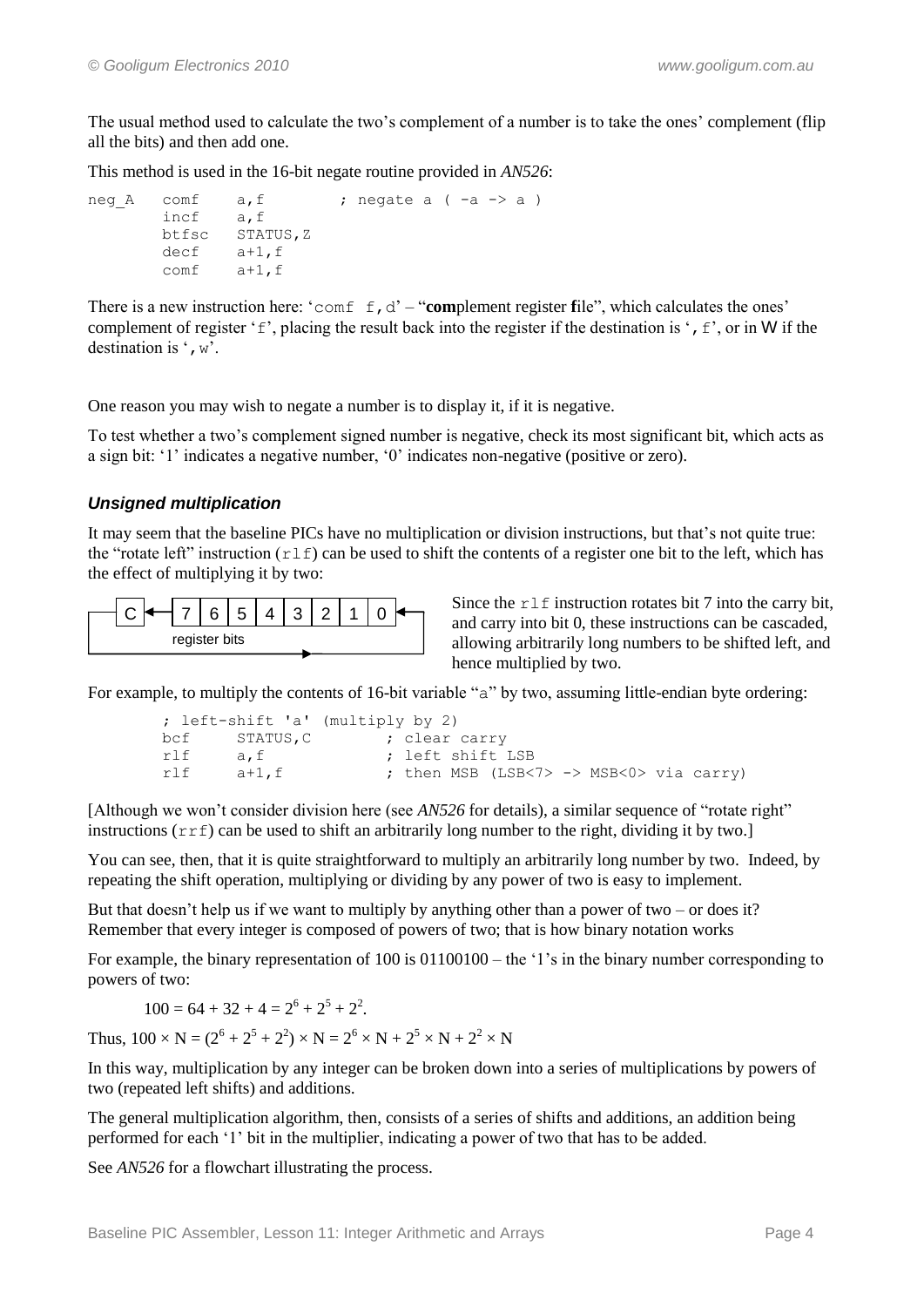Here is the 8-bit unsigned multiplication routine from *AN526*:

```
; Variables:
; mulcnd - 8 bit multiplicand
; mulplr - 8 bit multiplier
; H byte - High byte of the 16 bit result
; L byte - Low byte of the 16 bit result
; count - loop counter
;
; ***************************** Begin Multiplier Routine
mpy_S clrf H_byte ; start with result = 0
       clrf L_byte
      movlw 8 ; count = 8
       movwf count
      movf mulcnd, w ; multiplicand in W
      bcf STATUS, C ; and carry clear
loop rrf mulplr, f ; right shift multiplier
       btfsc STATUS,C ; if low-order bit of multiplier was set
      addwf H byte, f ; add multiplicand to MSB of result
      rrf H byte, f ; right shift result
       rrf L_byte,f
      decfsz count, f ; repeat for all 8 bits
       goto loop
```
It may seem strange that  $rrf$  is being used here, instead of  $rlf$ . This is because the multiplicand is being added to the MSB of the result, before being right shifted. The multiplier is processed starting from bit 0. Suppose that bit 0 of the multiplier is a '1'. The multiplicand will be added to the MSB of the result in the first loop iteration. After all eight iterations, it will have been shifted down (right) into the LSB. Subsequent multiplicand additions, corresponding to higher multiplier bits, won"t be shifted down as far, so their contribution to the final result is higher. You may need to work an example on paper to see how it works…

## *Example 1: Light meter with decimal output*

[Lesson 10](http://www.gooligum.com.au/tutorials/baseline/PIC_Base_A_10.pdf) included a simple light meter based on a light-dependent resistor, which displayed the 8-bit ADC output as a two-digit hexadecimal number, using 7-segement LED displays, as shown below:

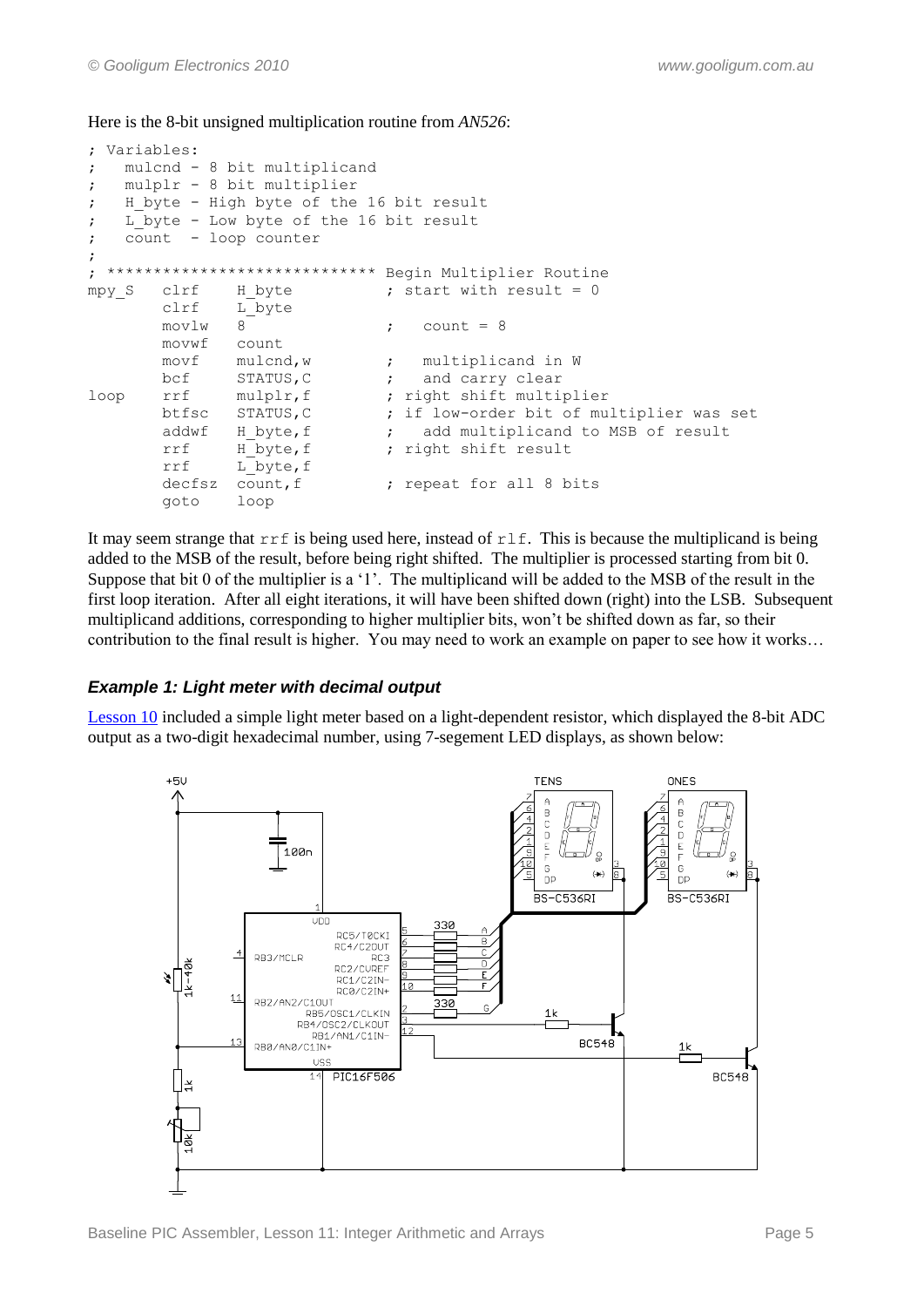That's adequate for demonstrating the operation of the ADC module, but it's not a very good light meter. Most people would find it easier to read the display if it was in decimal, not hex, with a scale from  $0 - 99$ instead of 0 – FFh.

To scale the ADC output from  $0 - 255$  to  $0 - 99$ , it has to be multiplied by 99/255.

Multiplying by 99 isn't difficult, but dividing by 255 is.

The task is made much easier by using an approximation: instead of multiplying by 99/255, multiply by 100/256. That's a difference of 0.6%; not really significant, given that the ADC is only accurate to  $\pm 2$  lsb (2/256, or 0.8%) in any case.

Dividing by 256 is trivial – to divide a 16-bit number by 256, the result is already there – it's simply the most significant byte, with the LSB being the remainder. That gives a result which is always rounded down; if you want to round "correctly", increment the result if the LSB is greater than  $127$  (LSB $\le$ 7> = 1). For example:

```
; Variables:
; a = 16-bit value (little endian)
; b = a / 256 (rounded)
           \begin{minipage}{0.9\linewidth} \texttt{movf} \qquad \texttt{a+1,w} \qquad \qquad \texttt{;} \ \ \texttt{result = MSB} \end{minipage}btfsc a, 7 ; if LSB < 7 > = 1<br>incf a+1, w ; result = MS
           incf a+1,w ; result = MSB+1<br>movwf b ; write result
                      b ; write result
```
Note that, if MSB = 255 and LSB > 127, the result will "round" to zero; probably not what you want.

And in this example, since we're scaling the output to  $0 - 99$ , we wouldn't want to round the result up to 100, since it couldn't be displayed in two digits. We could check for that case and handle it, but it's easiest to simply ignore rounding, and that"s valid, because the numbers displays on the light meter don"t correspond to any "real" units, such as lumens, which would need to be accurately measured. In other words, the display is in arbitrary units; regardless of the rounding, it will display higher numbers in brighter light, and that's all we're trying to do.

To multiply the raw ADC result by 100, we can adapt the routine from *AN526*:

```
; scale to 0-99: adc dec = adc out * 100
       ; -> MSB of adc_dec = adc_out * 100 / 256
      clrf \alpha adc dec \alpha ; start with adc dec = 0
      clrf \operatorname{adc}\nolimits^-dec+1<br>movlw .8
movlw .8 ; count = 8
 movwf mpy_cnt
movlw .100 ; multiplicand (100) in W
bcf STATUS, C \qquad ; and carry clear
l mpy rrf adc out, f ; right shift multiplier
 btfsc STATUS,C ; if low-order bit of multiplier was set
addwf adc dec+1,f ; add multiplicand (100) to MSB of result
rrf adc dec+1,f ; right shift result
rrf adc dec, f
decfsz mpy cnt,f \qquad ; repeat for all 8 bits
       goto l_mpy
```
The 16-bit variable 'adc\_dec' now holds the raw ADC result multiplied by 100.

This means that most significant byte of "adc\_dec" (the value stored in the memory location 'adc dec+1') is equal to the raw ADC result  $\times$  100/256.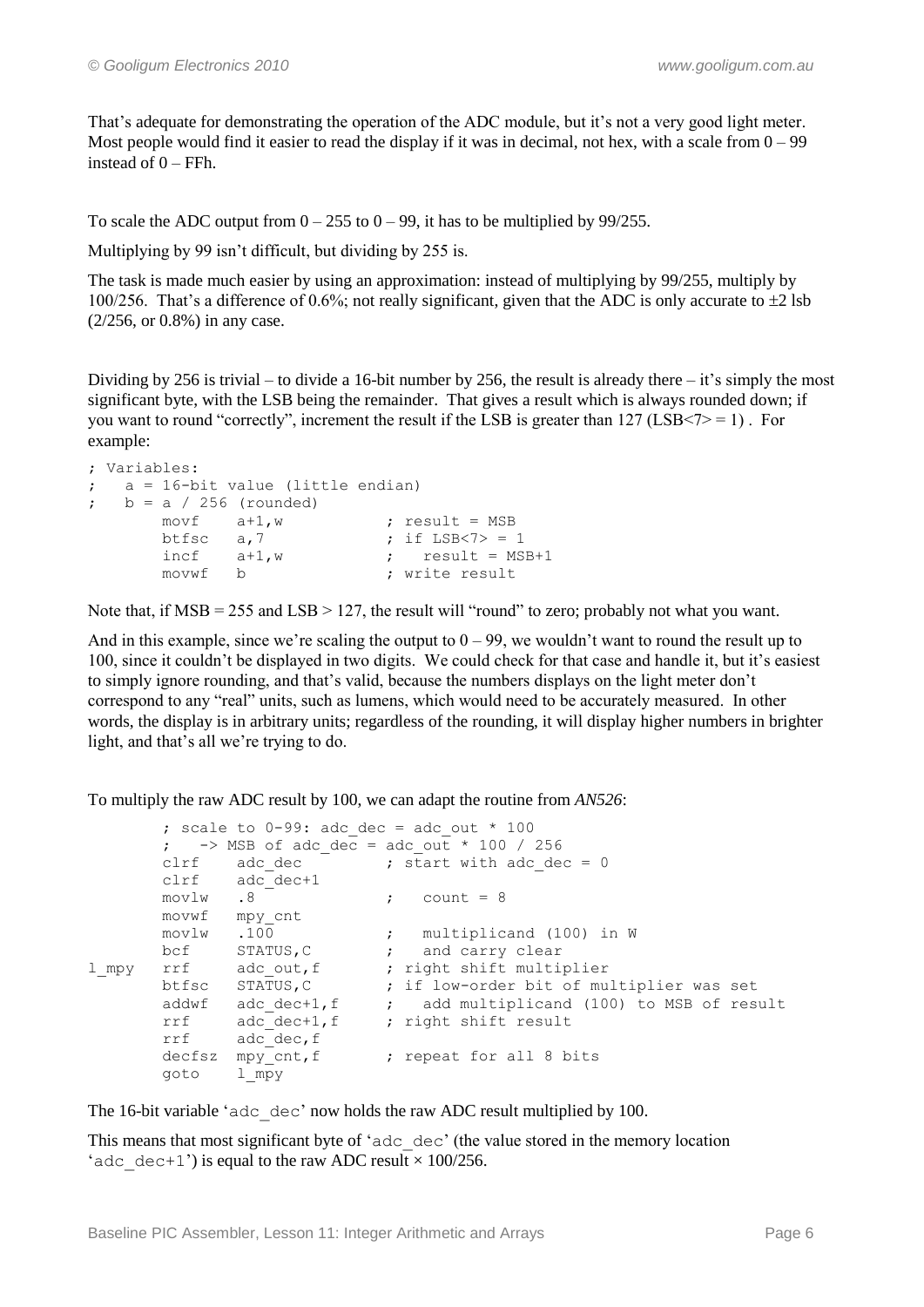After scaling the ADC result, we need to extract the "tens" and "ones" digits from it.

That can be done by repeated subtraction; the "tens" digit is determined by continually subtracting 10 from the original value, counting the subtractions until the remainder is less than 10. The "ones" digit is then simply the remainder:

```
; extract digits of result
        movf auc_use .<br>
movwf ones ; in ones<br>
\begin{array}{ccc} & ; & \text{in one} \\ & + \text{on} \\ & & ; \text{and tens clear} \end{array}movf adc_dec+1,w ; start with scaled result
                                    ; in ones digit
                                   ; subtract 10 from ones
l bcd movlw .10
        subwf ones, w
                                 ; (finish if < 10)
        btfss STATUS, C
        goto end bcd
        movwf ones
        incf tens, f
                                   ; increment tens
         goto 1 bcd
                                   ; repeat until ones < 10
end bcd
```
The 'ones' and 'tens' variables now hold the two digits to be displayed.

#### Complete program

The rest of the program is essentially the same as the hexadecimal-output example from lesson 10. Here is how the scaling and digit extraction routines, presented above, fit in:

```
\cdotDescription: Lesson 11, example 1
\cdot\cdotDisplays ADC output in decimal on 2x7-segment LED display
\cdot\cdotContinuously samples analog input, scales result to 0 - 99\cdotand displays as 2 x dec digits on multiplexed 7-seg displays
\cdot\cdot\cdotPin assignments:
\cdotANO = voltage to be measured (e.g. pot or LDR)
\cdotRB5, RCO-5 = 7-segment display bus (common cathode)
\cdotRB4= tens enable (active high)
\cdotRB1
              = ones enable
\cdot:
p=16F506
  list
  #include
          <p16F506.inc>
  radix
           dec
: ***** CONFIGURATION
          ; ext reset, no code protect, no watchdog, 4MHz int clock
   CONFIG
           MCLRE ON & CP OFF & WDT OFF & IOSCFS OFF & IntRC OSC RB4EN
; pin assignments
```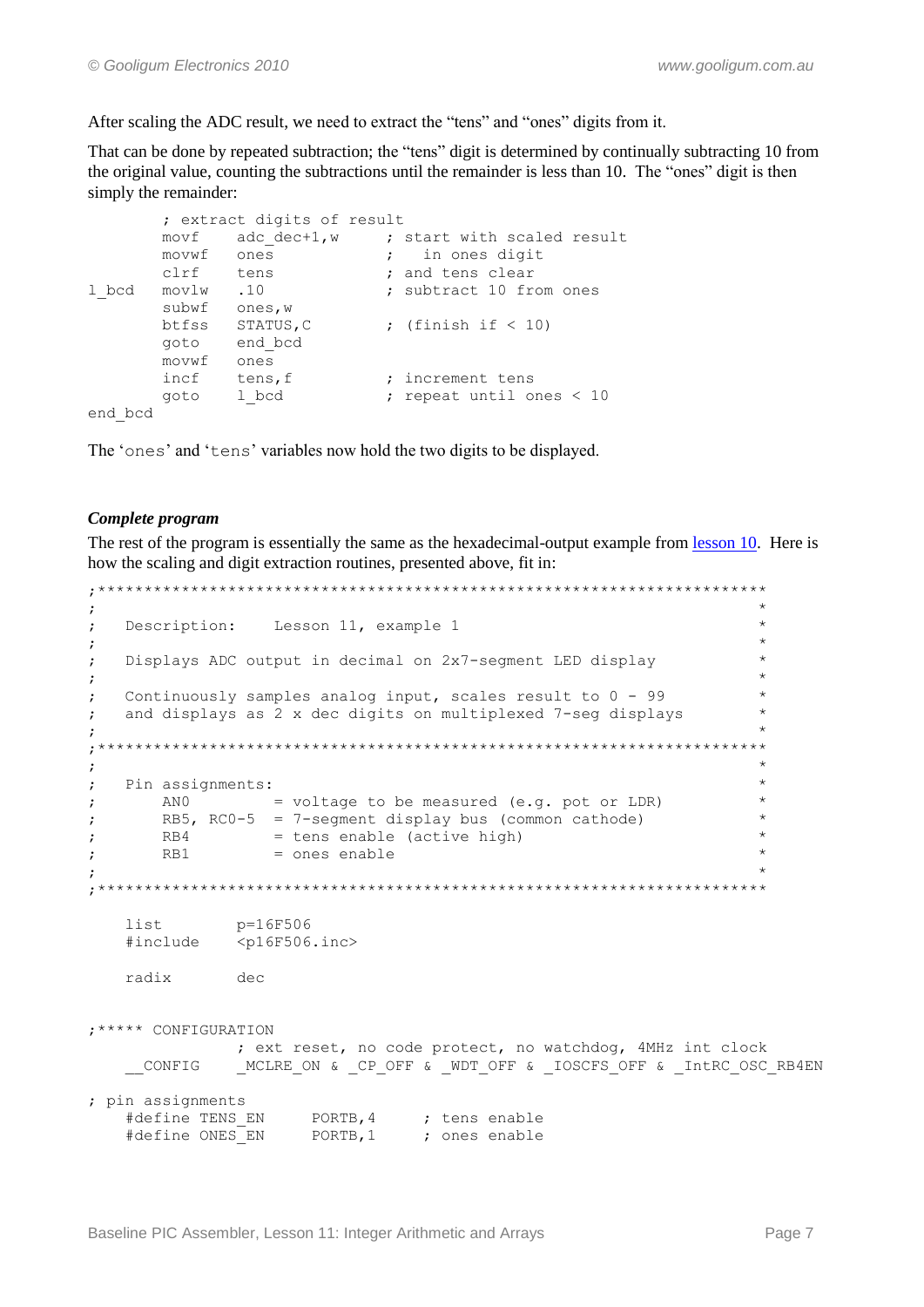```
; ***** VARIABLE DEFINITIONS
VARS1 UDATA
adc out res 1
                                        ; raw ADC output
\frac{1}{\text{sec}} res 2<br>mpy_cnt res 1
                                        ; scaled ADC output (LE 16 bit, 0-99 in MSB)
                                        ; multiplier count
                                         ; digits to be displayed:
tens res 1<br>These res 1
                                              tens
                                          \ddot{i}\langle \rangleones
digit res 1
                                          ; (temp storage used by set7seg)
RESET CODE 0x000 <br>
movwf OSCCAL ; update OSCCAL with factory cal value<br>
pagesel start : where OSCCAL with factory cal value
          pagesel start
          goto start
                                         ; jump to main program
: ***** SUBROUTINE VECTORS
                                         ; display digit on 7-segment display
set7seq
          pagesel set7seg R
          goto set7seg R
MAIN CODE
; ***** Initialisation
start
          ; configure ports
          clrw
                                        ; configure PORTB and PORTC as all outputs
          tris PORTB
          tris PORTC
          clrf CM1CON0 ; disable Comparator 1 (RB0, RB1, RB2 usable)<br>clrf CM2CON0 ; disable Comparator 2 (RC0, RC1, RC4 usable)<br>clrf VRCON ; disable CVref (RC2 usable)<br>; configure ADC
          movlw b'10110001'
                    ; 10------ ANO, AN2 analog (ANS = 10)<br>
; --11---- clock = INTOSC/4 (ADCS = 11)<br>
; ----00-- select channel ANO (CHS = 00)<br>
; -------1 turn ADC on (ADON = 1)
          movwf ADCON0
          movlw b'11010111' ; configure Timer0:<br>
; --0----- timer mode (TOC:<br>
; ----0--- prescaler assign<br>
; -----111 prescale = 256<br>
option
          ; configure timer
                                         timer mode (TOCS = 0) -> RC5 usable<br>prescaler assigned to TimerO (PSA = 0)
                                          prescaler assigned to Time<br>prescale = 256 (PS = 111)<br>; -> increment every 256 us<br>; (TMR0<2> ovelet
          option
                                                   (TMR0<2> cycles every 2.048ms)
; ***** Main loop
main loop
          ; sample input
          \frac{1}{2} bsf \frac{1}{2} ADCON0, GO \frac{1}{2} start conversion
w adc btfsc ADCONO, NOT DONE ; wait until conversion complete
          \frac{1}{\text{goto}} w_adc \frac{1}{\text{�} \cdot \text{y}} = \frac{1}{\text{y}} ; save ADC result
          banksel adc out
          movwf adc out
```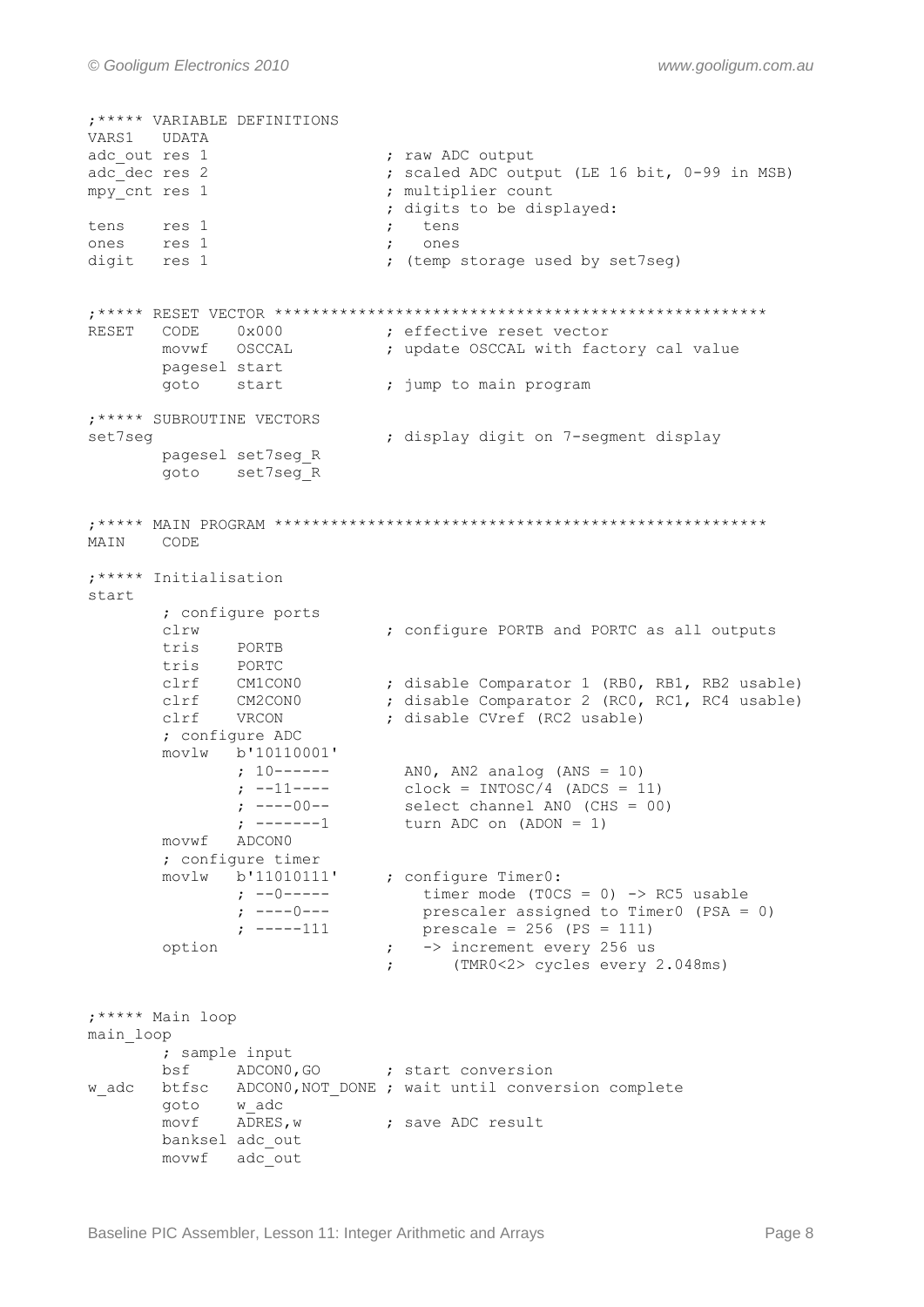; scale to  $0-99$ : adc dec = adc out \* 100 ;  $\rightarrow$  MSB of adc dec = adc out \* 100 / 256 clrf adc\_dec **;** start with adc\_dec = 0 clrf adc\_dec+1  $movlw$  .8 ; count = 8 movwf mpy\_cnt movlw .100 ; multiplicand (100) in W bcf STATUS, C  $\qquad$  ; and carry clear l\_mpy rrf adc\_out, f ; right shift multiplier btfsc STATUS,C ; if low-order bit of multiplier was set addwf adc dec+1,f  $\qquad$  ; add multiplicand (100) to MSB of result rrf adc dec+1,f ; right shift result rrf adc\_dec,f decfsz  $mpy$ <sub>c</sub>cnt, f ; repeat for all 8 bits goto l\_mpy ; extract digits of result movf adc\_dec+1,w ; start with scaled result<br>movwf ones ; in ones digit movwf ones  $\qquad \qquad ; \qquad$  in ones digit clrf tens **;** and tens clear 1 bcd movlw .10 ; subtract 10 from ones subwf ones, w btfss STATUS, C ; (finish if < 10) goto end\_bcd movwf ones incf tens, f  $\qquad$  ; increment tens goto 1 bcd  $\qquad \qquad ;$  repeat until ones < 10 end\_bcd ; display tens digit for 2.048ms  $w10$ <sub>hi</sub> btfss TMR0,2 ; wait for TMR0<2> to go high goto w10\_hi movf tens, w ; output tens digit pagesel set7seg call set7seg pagesel \$ bsf TENS EN ; enable "tens" display w10 lo btfsc TMR0,2 ; wait for TMR<2> to go low goto w10\_lo ; display ones digit for 2.048ms w1\_hi btfss TMR0,2 ; wait for TMR0<2> to go high goto wl\_hi<br>banksel ones ; output ones digit movf ones,w pagesel set7seg call set7seg pagesel \$ bsf ONES EN ; enable ones display w1 lo btfsc TMR0,2 ; wait for TMR<2> to go low goto w1\_lo ; repeat forever goto main\_loop ;\*\*\*\*\* LOOKUP TABLES \*\*\*\*\*\*\*\*\*\*\*\*\*\*\*\*\*\*\*\*\*\*\*\*\*\*\*\*\*\*\*\*\*\*\*\*\*\*\*\*\*\*\*\*\*\*\*\*\*\*\*\* TABLES CODE 0x200 ; locate at beginning of a page ; Lookup pattern for 7 segment display on port B ;  $RB5 = G$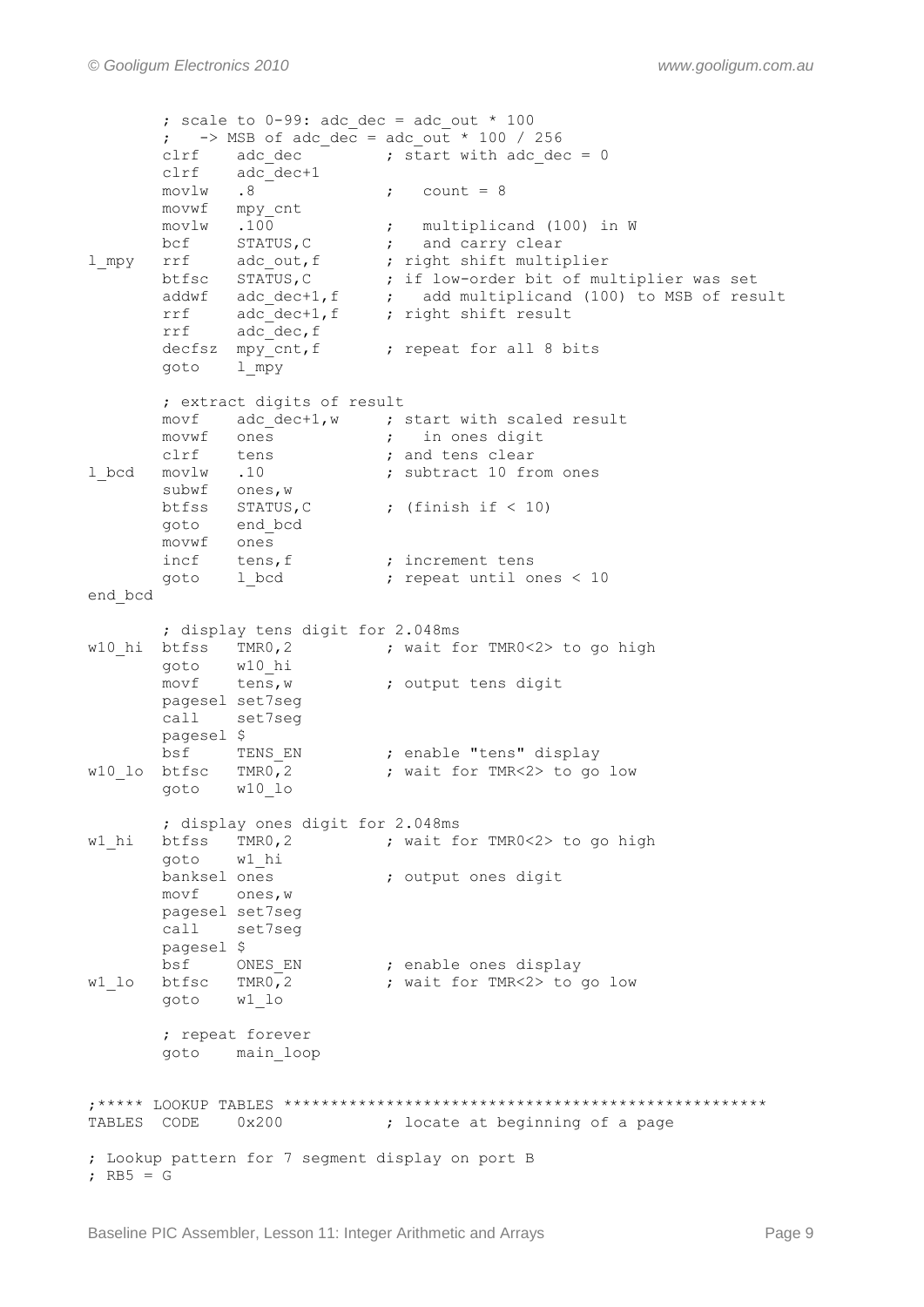```
get7sB addwf PCL,f
       retlw b'000000' ; 0
         retlw b'000000' ; 1
        retlw b'100000' ; 2
        retlw b'100000' ; 3
        retlw b'100000' ; 4
        retlw b'100000' ; 5
        retlw b'100000' ; 6
        retlw b'000000' ; 7
        retlw b'100000' ; 8<br>retlw b'100000' : 9
        retlw b'100000'
; Lookup pattern for 7 segment display on port C
; RC5:0 = ABCDEFget7sC addwf PCL,f
       retlw b'111111' ; 0<br>retlw b'011000' ; 1
        retlw b'011000' ; 1<br>retlw b'110110' : 2
        retlw b'110110'
         retlw b'111100' ; 3
         retlw b'011001' ; 4
        retlw b'101101' ; 5
       retlw b'101111' ; 6
       retlw b'111000' ; 7<br>retlw b'111111' ; 8
       retlw b'111111' ; 8<br>retlw b'111101' ; 9
        retlw b'111101'
; Display digit passed in W on 7-segment display
set7seg_R
         banksel digit
movwf digit ; save digit
call get7sB ; lookup pattern for port B
       movwf PORTB \qquad \qquad ; \qquad then output it
       m \vee n = 1<br>\frac{1}{2} digit, w
        movf digit, w \begin{array}{ccc} ; & \text{get digit} \\ \text{call} & \text{get7sC} \end{array} ; then repeat for port C
        movwf PORTC
         retlw 0
         END
```
# **Moving Averages, Indirect Addressing and Arrays**

#### *Moving averages*

We saw in [lesson 10](http://www.gooligum.com.au/tutorials/baseline/PIC_Base_A_10.pdf) that a problem with the light meter, as developed so far, is that the display can become unreadable in fluorescent light, because fluorescent lights flicker (too fast for the human eye to notice), and since the meter reacts very quickly (244 samples per second), the display changes too fast to follow.

One solution would be to reduce the sampling rate, to say one sample per second, so that the changes become slow enough for a human to see. But that"s not a good solution; the display would still jitter significantly, since some samples would be taken when the illumination was high and others when it was low.

Instead of using a single raw sample, it is often better to smooth the results by implementing a *filter* based on a number of samples over time (a *time series*). Many filter algorithms exist, with various characteristics.

One that is particularly easy to implement is the *simple moving average*, also known as a *box filter*. This is simply the mean value of the last N samples. It is important to average enough samples to produce a smooth result, and to maintain a fast response time, a new average should be calculated every time a new sample is read. For example, you could keep the last ten samples, and then to calculate the simple moving average by adding all the sample values and then dividing by ten. Whenever a new sample is read, it is added to the list,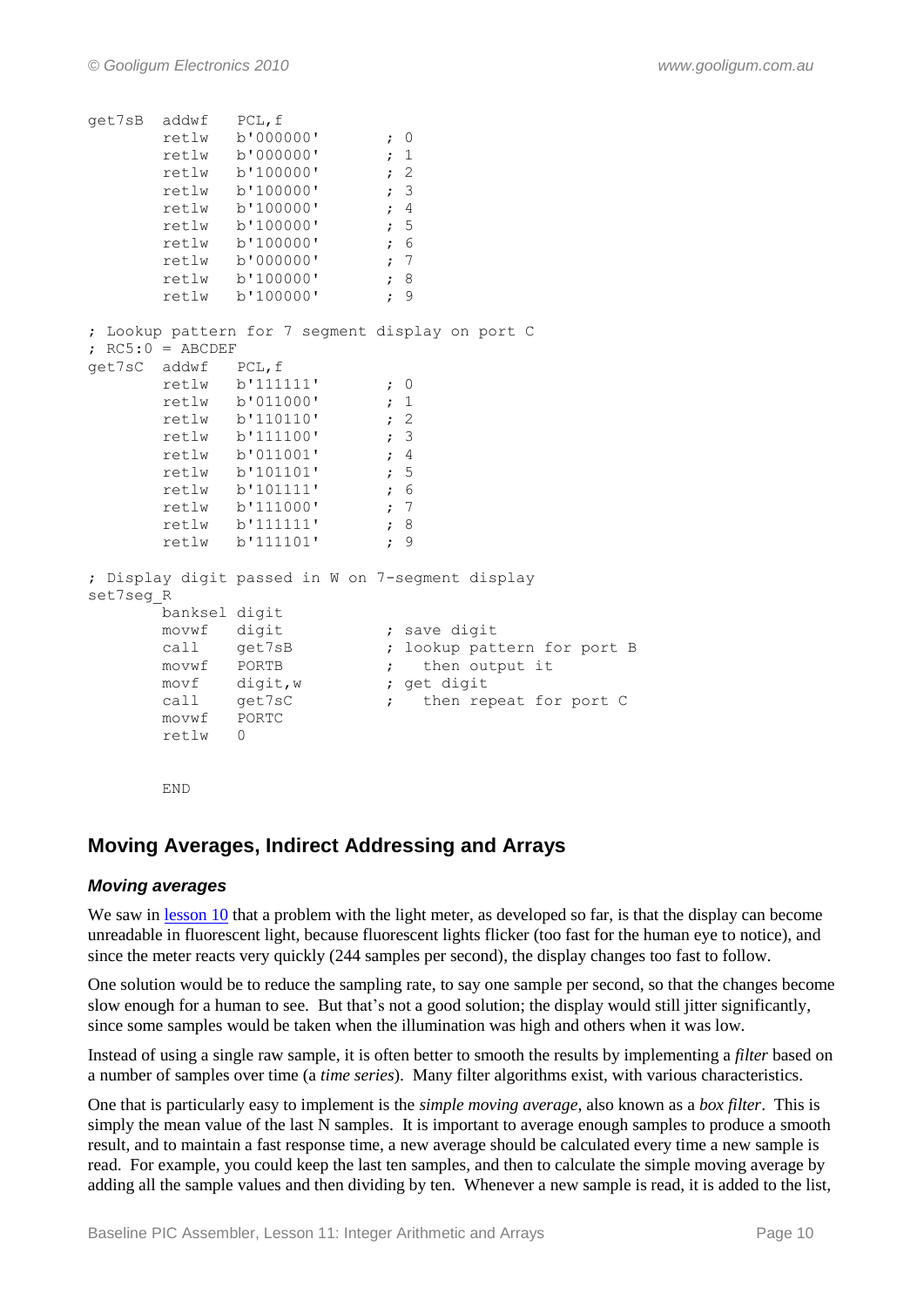the oldest sample is discarded, and the calculation is repeated. In fact, it is not necessary to repeat all the additions; it is only necessary to subtract the oldest value (the sample being discarded) and to add the new sample value.

Sometimes it makes more sense to give additional weight to more recent samples, so that the moving average more closely tracks the most recent input. A number of forms of *weighting* can be used, including arithmetic and exponential, which require more calculation. But a simple moving average is sufficient for our purpose here.

#### *Indirect addressing and arrays*

The section above on moving averages referred to a list of samples, but normally this would be described as an *array*.

An array is a contiguous set of variables which can be accessed through a numeric index.

For example, to calculate an average in C, you might write something like:

```
int s[10]; /* array of samples */
int avg; /* sample average */
int i;
avg = 0;for (i = 0; i < 10; i++) /* add all the samples */
   avg = avg + s[i];avg = avg / 10; \frac{1}{2} /* divide by 10 to calculate average */
```
But how could we do that in PIC assembler?

You could define a series of variables: s0, s1, s2, ..., s9, but there is then no way to add them in a loop, since each variable would have to be referred to by its own block of code. That would make for a long, and difficult to maintain program.

There is of course a way: the baseline PICs support *indirect addressing* (making array indexing possible), through the FSR and INDF registers.

The INDF (**ind**irect **f**ile) "register" acts as a window, through which the contents of any register can be accessed.

The FSR (**f**ile **s**elect **r**egister) holds the address of the register which will be accessed through INDF.

For example, if  $FSR = 08h$ , INDF accesses the register at address 08h, which is CM1CON0 on the PIC16F506. So, on the PIC16F506, if  $FSR = 08h$ , reading or writing INDF is the same as reading or writing CM1CON0.

Recall that the bank selection bits form the upper bits of the FSR register.

When you write a value into FSR, INDF will access the register at the address given by that value, irrespective of banking. That is, indirect addressing allows linear, un-banked access to the register file.

For example, if  $FSR = 54h$ , INDF will access the register at address 54h; this happens to be in bank 2, but that"s not a consideration when using indirect addressing.

*Note: When FSR is updated for indirect register access, the bank selection bits will be overwritten.*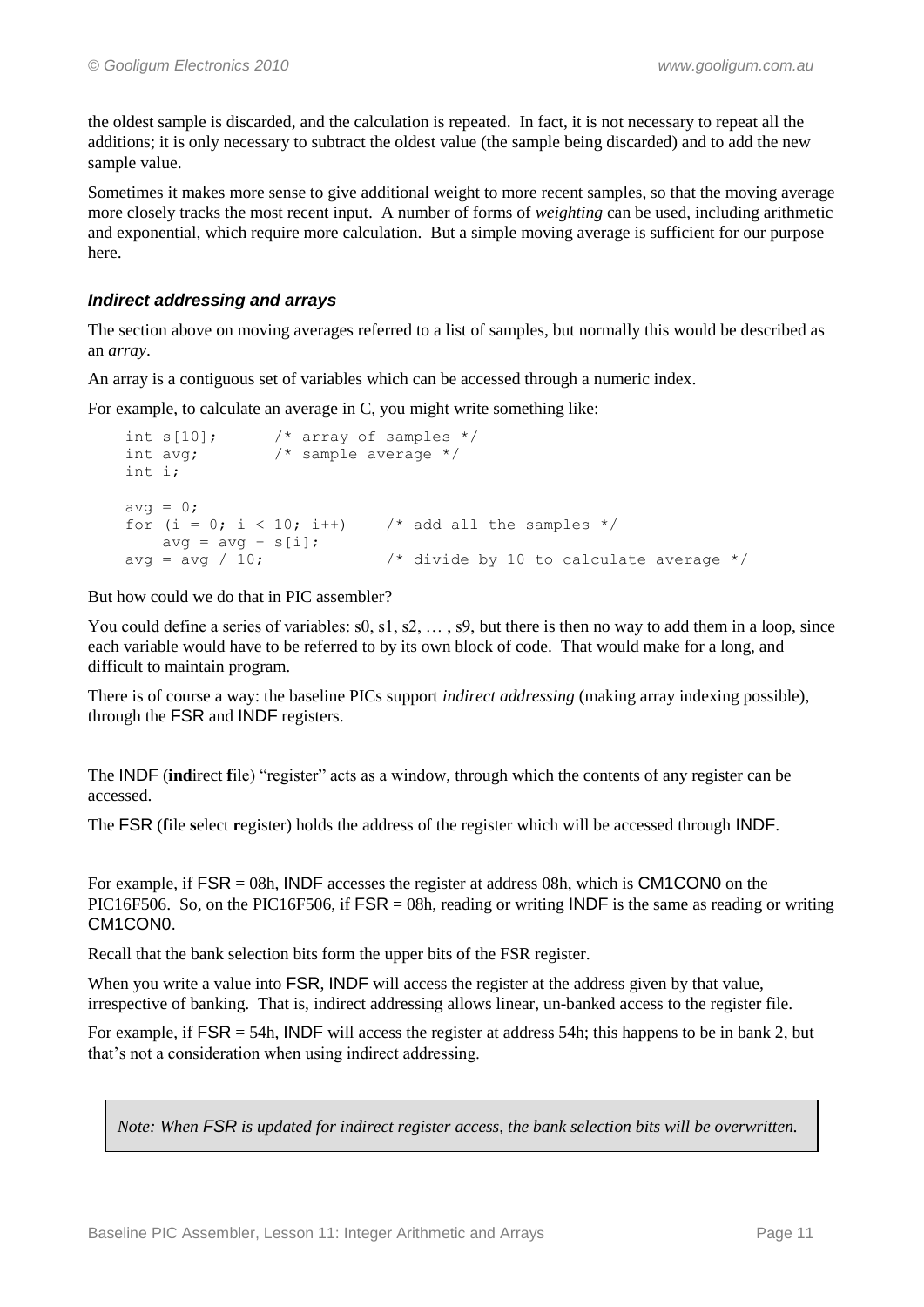|          | movlw 0x10<br>movwf | FSR    | ; initialize pointer to RAM                     |
|----------|---------------------|--------|-------------------------------------------------|
| next     | clrf                | INDF   | ; indirectly clear register (pointed to by FSR) |
|          | incf                | FSR, f | ; inc pointer                                   |
|          | btfsc               | FSR, 4 | $:$ all done?                                   |
|          | aoto                | next   | ; NO, clear next                                |
| continue |                     |        |                                                 |
|          |                     |        | ; YES, continue                                 |

The PIC12F510/16F506 data sheet includes the following code to clear registers 10h – 1Fh:

The "clrf INDF" instruction clears the register pointed to by FSR, which is incremented from 10h to 1Fh.

Note that at the test at the end of the loop, 'btfsc FSR, 4', finishes the loop when the end of bank 0 (1Fh) has been reached. In fact, this test can be used for the end of any bank, not just bank 0.

#### *Example 2: Light meter with smoothed decimal output*

To effectively smooth the light meter"s output, so that it doesn"t jitter under fluorescent lighting, a simple moving average is quite adequate – assuming that the sample *window* (the time that samples are averaged over) is longer than the variations to be smoothed.

The electricity supply, and hence the output of most A/C lighting, cycles at 50 or 60 Hz in most places. A 50 Hz cycle is 20 ms long, so the sample window needs to be longer than that. The light meter program we developed above samples every 4 ms, so at least five samples need to be averaged (5  $\times$  4 ms = 20 ms) to smooth a 50 Hz cycle. But a longer window would be better; two or three times the cycle time would ensure that cyclic variations are smoothed out.

We have seen that the data memory on any baseline PIC with multiple data memory banks is not contiguous. The 16F506 has four banked 16-byte general purpose register (GPR) regions (the "top half" of each of the four banks), plus one 3-byte non-banked (or shared) GPR region. Thus, the largest contiguous block of memory that can be allocated on the 16F506 is 16 bytes. Arrays need to be contiguous, so the largest single array we can define is 16 bytes – which happens to be a good size for the sample array (or *buffer*) for this application.

Since each data section has to fit within a single data memory region, and the largest available data memory region on a PIC16F506 is 16 bytes, if you try something like:

|                | UDATA |  |                                              |  |  |  |  |  |
|----------------|-------|--|----------------------------------------------|--|--|--|--|--|
| adc dec res 2  |       |  | ; scaled ADC output (LE 16 bit, 0-99 in MSB) |  |  |  |  |  |
| mpy cnt res 1  |       |  | ; multiplier count                           |  |  |  |  |  |
| smp buf res 16 |       |  | ; array of samples for moving average        |  |  |  |  |  |

you will get a "'.udata' can not fit the section" error from the linker, because we have tried to reserve a total of 19 bytes in a single UDATA section. Unnamed UDATA sections are given the default name ". udata', so the error message is telling us that this section, which is named '. udata', is too big.

So we need to split the variable definitions into two (or more) UDATA sections, with no more than 16 bytes in each section. To declare more than one UDATA section, they have to have different names, for example:

| VARS1 UDATA<br>adc dec res 2<br>mpy cnt res 1 |  | ; scaled ADC output (LE 16 bit, 0-99 in MSB)<br>; multiplier count |
|-----------------------------------------------|--|--------------------------------------------------------------------|
| ARRAY1 UDATA<br>smp buf res 16                |  | ; array of samples for moving average                              |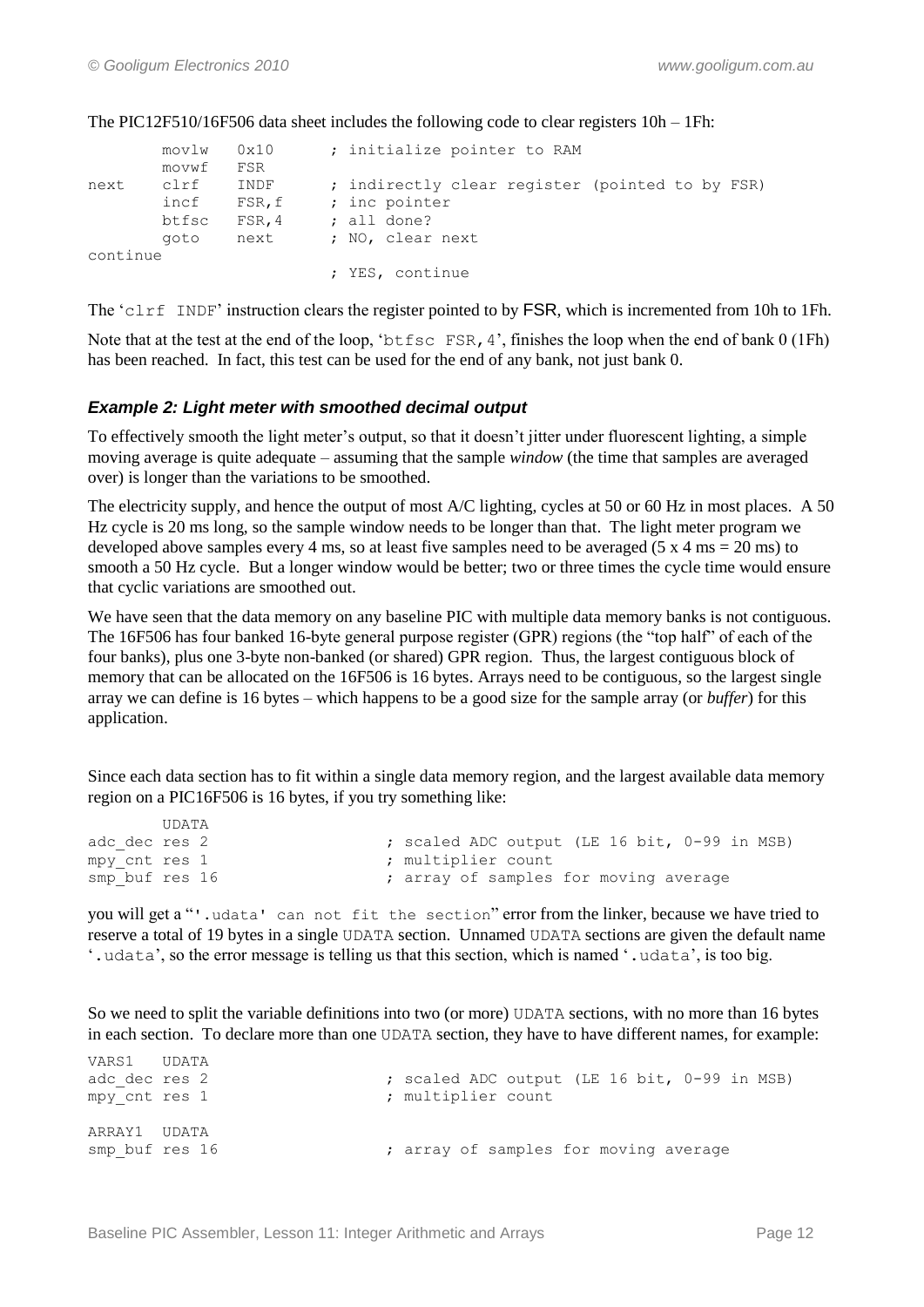Although we don"t know which bank the array will be placed in, we do know that it will fill the whole of one of the 16-byte banked GPR memory regions, forming the top half of whichever bank it is in.

That means that to clear the array, we can adapt the code from the data sheet:

```
 ; clear sample buffer
       movlw smp_buf
       movwf FSR
l clr clrf INDF ; clear each byte
       incf FSR,f
       btfsc FSR,4 ; until end of bank is reached
       goto l_clr
```
This approach wouldn"t work if the array was any smaller than 16 bytes, in which case we would need to use a subtraction or XOR to test for FSR reaching the end of the array.

Since the 16-byte array uses all the banked data space in one bank, there is no additional room in that bank to store any other variables we may need to access while working with the array, such as the running total of sample values in the array. In the baseline architecture, accessing variables in other banks is very awkward when using indirect memory access, because selecting another bank means changing FSR, which is being used to access the array.

To reduce the number of bank selection changes necessary, and the need to save/restore FSR after each one, it makes sense to place variables associated with the array in shared memory, wherever possible.

For example:

```
SHR1 UDATA SHR
adc sum res 2 \overline{\hspace{1cm}} ; sum of samples (LE 16-bit), for average
adc avg res 1 \qquad \qquad ; average ADC output
```
It was ok to work directly with FSR in the "clear sample buffer" loop above, since it is short and no bank selection occurs within it. But it"s not practical to remove the need for banking altogether throughout the sampling loop, where we read a sample, update the moving average calculation, scale the result, convert it to decimal and then display it, before moving on to the next sample. So we need to save the pointer to the "current" sample in a variable ("smp\_idx") which will not be overwritten when a bank is selected.

Updating and calculating the total of the samples (stored in a 16-bit variable called ' $\alpha$ dc sum') is done as follows:

| banksel smp idx |                 |                                          |
|-----------------|-----------------|------------------------------------------|
| movf            | $smp$ idx, w    | ; set FSR to current sample buffer index |
| movwf           | FSR             |                                          |
| movf            | INDF, w         | ; subtract old sample from running total |
| subwf           | adc sum, f      |                                          |
| btfss           | STATUS, C       |                                          |
| decf            | adc $sum+1$ , f |                                          |
| movf            | ADRES, w        | ; save new sample (ADC result)           |
| movwf           | INDF            |                                          |
| addwf           | adc sum, f      | ; and add to running total               |
| btfsc           | STATUS, C       |                                          |
| incf            | adc $sum+1$ , f |                                          |
|                 |                 |                                          |

This total then has to be divided by 16 (the number of samples) to give the moving average.

As we've seen, dividing by any power of two can be simply done through a series of right-shifts. In this case, since we need to keep "adc\_sum" intact from one loop iteration to the next (to maintain the running total), we would need to take a copy of it and right-shift the copy four times (to divide by 16). Since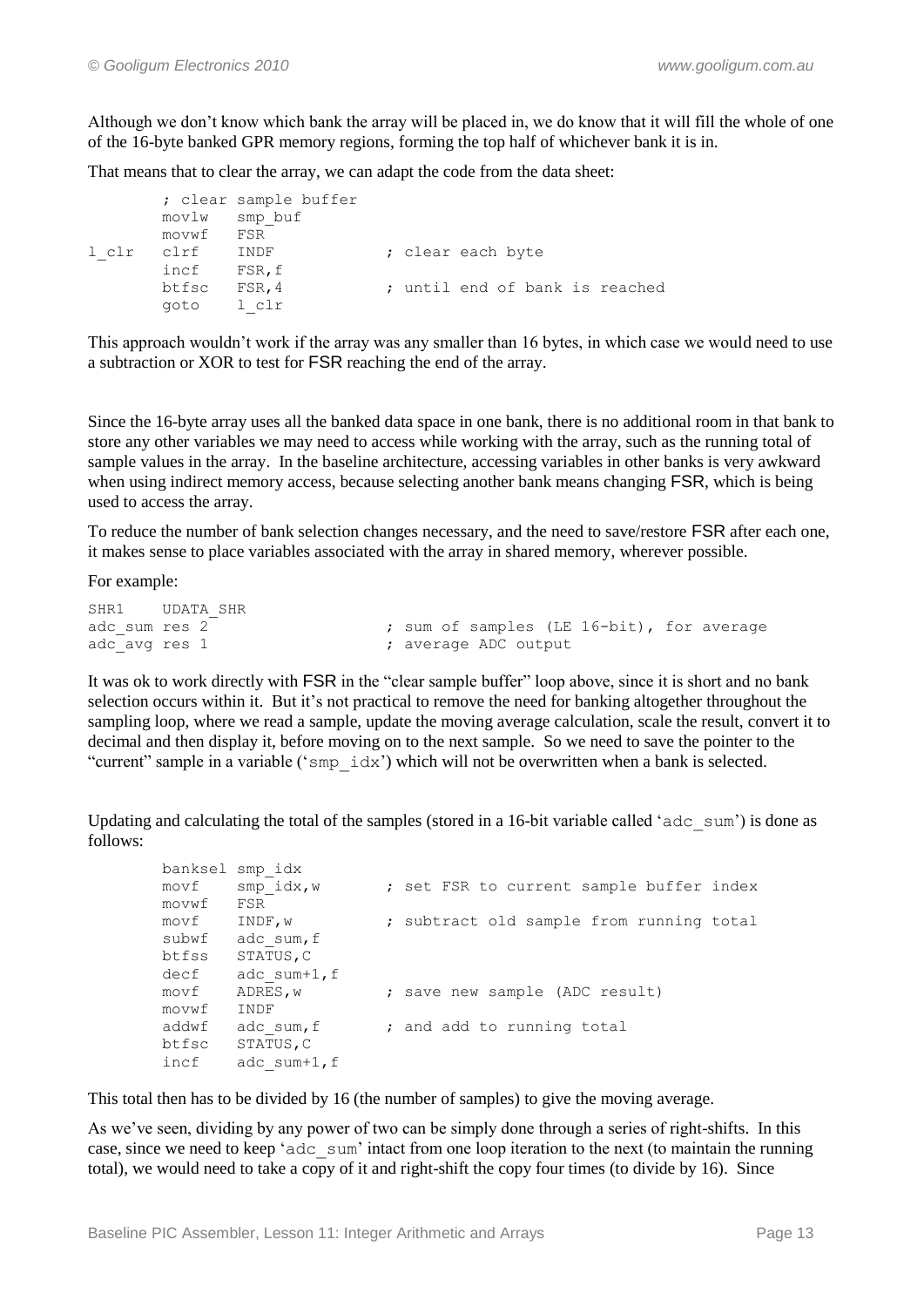'adc sum' is a 16-bit quantity, both the MSB and LSB would have to be right-shifted, so we'd need eight right-shifts in total, plus a few instructions to copy 'adc\_sum' – around a dozen instructions in total.

But since we need to right-shift by four bits, and the swapf instruction swaps the nybbles (four bits) in a byte, shifting the upper nybble right by four bits, we can use it to divide by 16 more efficiently.

Suppose the running total in 'adc sum' is 0ABCh. (The upper nybble will always be zero because the result of adding 16 eight-bit numbers is a twelve-bit number; the sum can never be more than 0FFFh).

The result we want (0ABCh divided by 16, or right-shifted four times) is ABh.

Swapping the nybbles in the LSB gives CBh. Next we need to clear the high nybble to remove the 'C'. which as we saw in lesson 8, can be done through a masking operation, using AND, leaving 0Bh.

Swapping the nybbles in the MSB gives A0h.

Finally we need to combine the upper nybble in the MSB (A0h) with the lower nybble in the LSB (0Bh). This can be done with an inclusive-or, since any bit ORed with "0" remains unchanged, while any bit ORed with '1' is set to '1'. That is:

 $n$  OR  $0 = n$ 

 $n OR 1 = 1$ 

So, for example, A0h OR 0Bh = ABh. (In binary, 1010 0000 OR 0000 1011 = 1010 1011.)

The baseline PICs provide two "inclusive-or" instructions:

iorwf – "**i**nclusive-**or W** with register **f**ile"

iorlw – "**i**nclusive-**or l**iteral with **W**"

These are used in the same way as the exclusive-or instructions we've seen before.

For completeness, the baseline PICs provide one more logic instruction we haven"t covered so far:

andwf – "**and W** with register **f**ile"

We can use 'swapf' to rearrange the nybbles, 'andlw' to mask off the unwanted nybble, and ' $i$ orwf' to combine the bytes, creating an efficient "divide by 16" routine, as follows:

```
swapf adc sum, w ; divide total by 16
       andlw 0x0F<br>movwf adc
 movwf adc_avg
swapf adc sum+1,w
       iorwf adc<sup>_</sup>avg,f
```
The result is the moving average, which can be scaled, converted to decimal and displayed as before.

#### *Complete program*

Here is the complete "light meter with smoothed decimal display" program, showing how all these parts fit together:

```
;************************************************************************
, the contract of the contract of the contract of the contract of the contract of the contract of the contract of the contract of the contract of the contract of the contract of the contract of the contract of the contrac
; Description: Lesson 11, example 2 *
, the contract of the contract of the contract of the contract of the contract of the contract of the contract of the contract of the contract of the contract of the contract of the contract of the contract of the contrac
; Demonstrates use of indirect addressing *; to implement a simple moving average filter
, the contract of the contract of the contract of the contract of the contract of the contract of the contract of the contract of the contract of the contract of the contract of the contract of the contract of the contrac
; Displays ADC output in decimal on 2x7-segment LED display *
; the contract of the contract of the contract of the contract of the contract of the contract of the contract of the contract of the contract of the contract of the contract of the contract of the contract of the contrac
```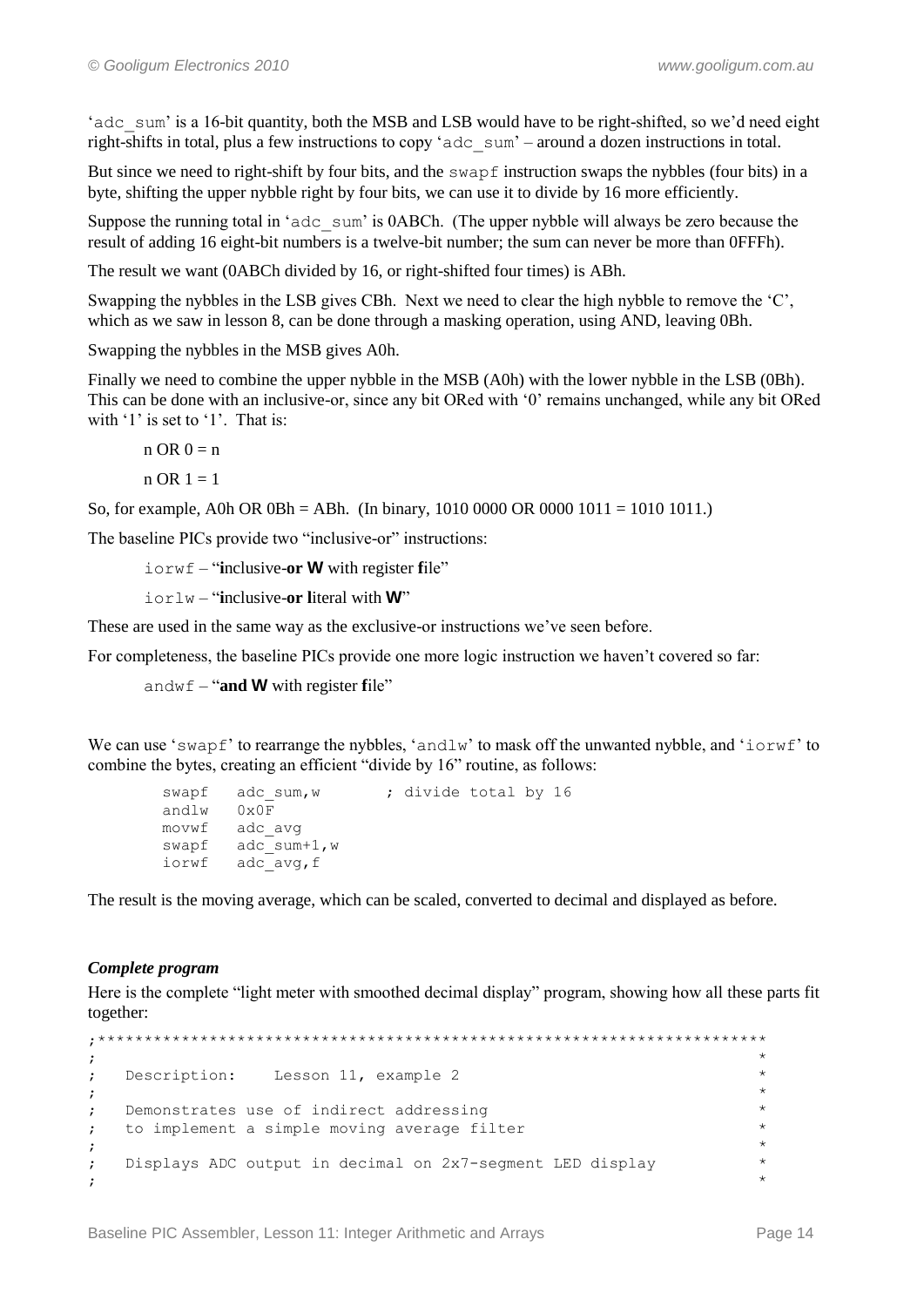Continuously samples analog input, averages last 16 samples,  $\ddot{ }$ scales result to 0 - 99 and displays as 2 x dec digits  $\ddot{ }$ on multiplexed 7-seg displays  $\ddot{r}$  $\ddot{ }$  $\star$  $\ddot{ }$  $\cdot$ Pin assignments:  $\cdot$ ANO  $=$  voltage to be measured (e.g. pot or LDR)  $\star$  $RB5$ , RC0-5 = 7-segment display bus (common cathode)  $\star$  $\cdot$ RB4 = tens enable (active high)<br>RB1 = ones enable  $\cdot$  $\cdot$  $\cdot$ p=16F506 list #include  $<$ p16F506.inc> radix dec ; \*\*\*\*\* CONFIGURATION ; ext reset, no code protect, no watchdog, 4MHz int clock MCLRE ON & CP OFF & WDT OFF & IOSCFS OFF & IntRC OSC RB4EN CONFIG ; pin assignments #define TENS\_EN PORTB, 4 ; tens enable<br>#define ONES\_EN PORTB, 1 ; ones enable ; \*\*\*\*\* VARIABLE DEFINITIONS VARS1 UDATA ; scaled ADC output (LE 16 bit, 0-99 in MSB)<br>. multinlier come: adc dec res 2 adc\_dec res 2<br>mpy\_cnt res 1<br>smp\_idx res 1 ; multiplier count ; index into sample array ; digits to be displayed: tens res 1  $\mathcal{L}$ tens ones res 1 ones  $\rightarrow$ digit res 1 ; (temp storage used by set7seg) ARRAY1 UDATA smp buf res 16 ; array of samples for moving average SHR1 UDATA SHR adc sum res  $2^{-}$ ; sum of samples (LE 16-bit), for average ; average ADC output adc avg res 1 CODE 0x000 <br>
movwf OSCCAL ; update OSCCAL with factory cal value **RESET** pagesel start goto start ; jump to main program ; \*\*\*\*\* SUBROUTINE VECTORS set7seq ; display digit on 7-segment display pagesel set7seg R goto set7seg R MAIN CODE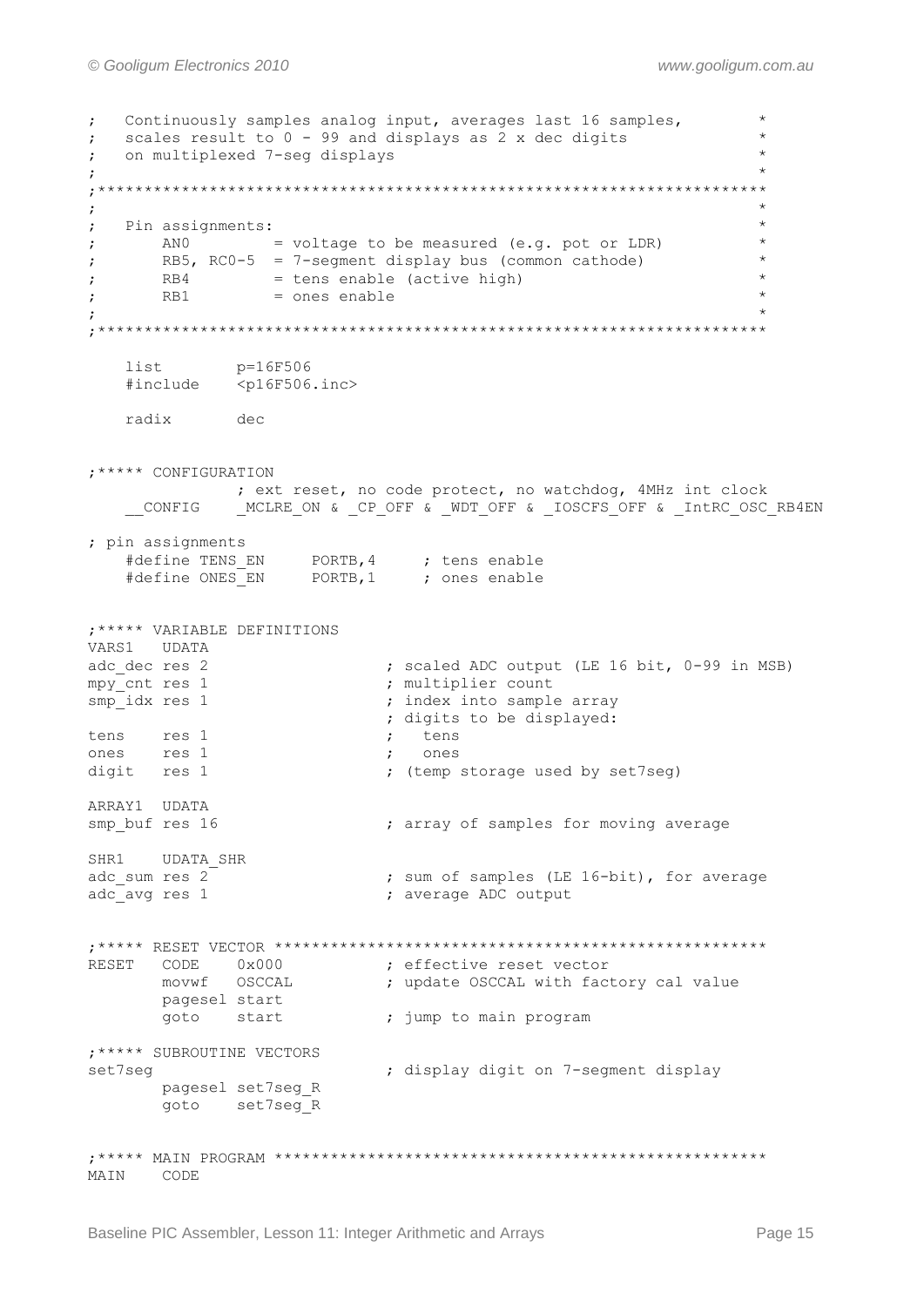```
;***** Initialisation
start 
       ; configure ports 
       clrw ; configure PORTB and PORTC as all outputs
      tris PORTB<br>tris PORTC
 tris PORTC
 clrf CM1CON0 ; disable Comparator 1 (RB0, RB1, RB2 usable)
 clrf CM2CON0 ; disable Comparator 2 (RC0, RC1, RC4 usable)
clrf VRCON ; disable CVref (RC2 usable)
 ; configure ADC
       movlw b'10110001'
 ; 10------ AN0, AN2 analog (ANS = 10)
 ; --11---- clock = INTOSC/4 (ADCS = 11)
 ; ----00-- select channel AN0 (CHS = 00)
 ; -------1 turn ADC on (ADON = 1)
       movwf ADCON0 
       ; configure timer
movlw b'11010111' ; configure Timer0:
 ; --0----- timer mode (T0CS = 0) -> RC5 usable
            ; ----0--- <br>
; -----111 <br>
prescale = 256 (PS = 111)
                            prescale = 256 (PS = 111)option ; -> increment every 256 us
                           ; (TMR0<2> cycles every 2.048ms)
       ; clear variables
      clrf adc sum ; sample buffer total = 0
       clrf adc_sum+1
       ; clear sample buffer
       movlw smp_buf
      movwf FSR
l clr clrf INDF ; clear each byte
 incf FSR,f
      btfsc FSR, 4 ; until end of bank is reached
       goto l_clr
;***** Main loop
main_loop
       ; set index to start of sample buffer
       movlw smp_buf 
       banksel smp_idx 
       movwf smp_idx
; *** repeat for each sample in buffer
l_smp_buf 
       ; sample input
      bsf ADCON0, GO ; start conversion
w adc btfsc ADCON0, NOT DONE ; wait until conversion complete
       goto w_adc
       ; calculate moving average
       banksel smp_idx
      movf smp_idx,w \qquad ; set FSR to current sample buffer index
      movwf FSR<br>movf INDF, w
       movf INDF,w ; subtract old sample from running total
subwf adc sum, f
btfss STATUS, C
decf adc sum+1, f
movf ADRES, w ; save new sample (ADC result)
```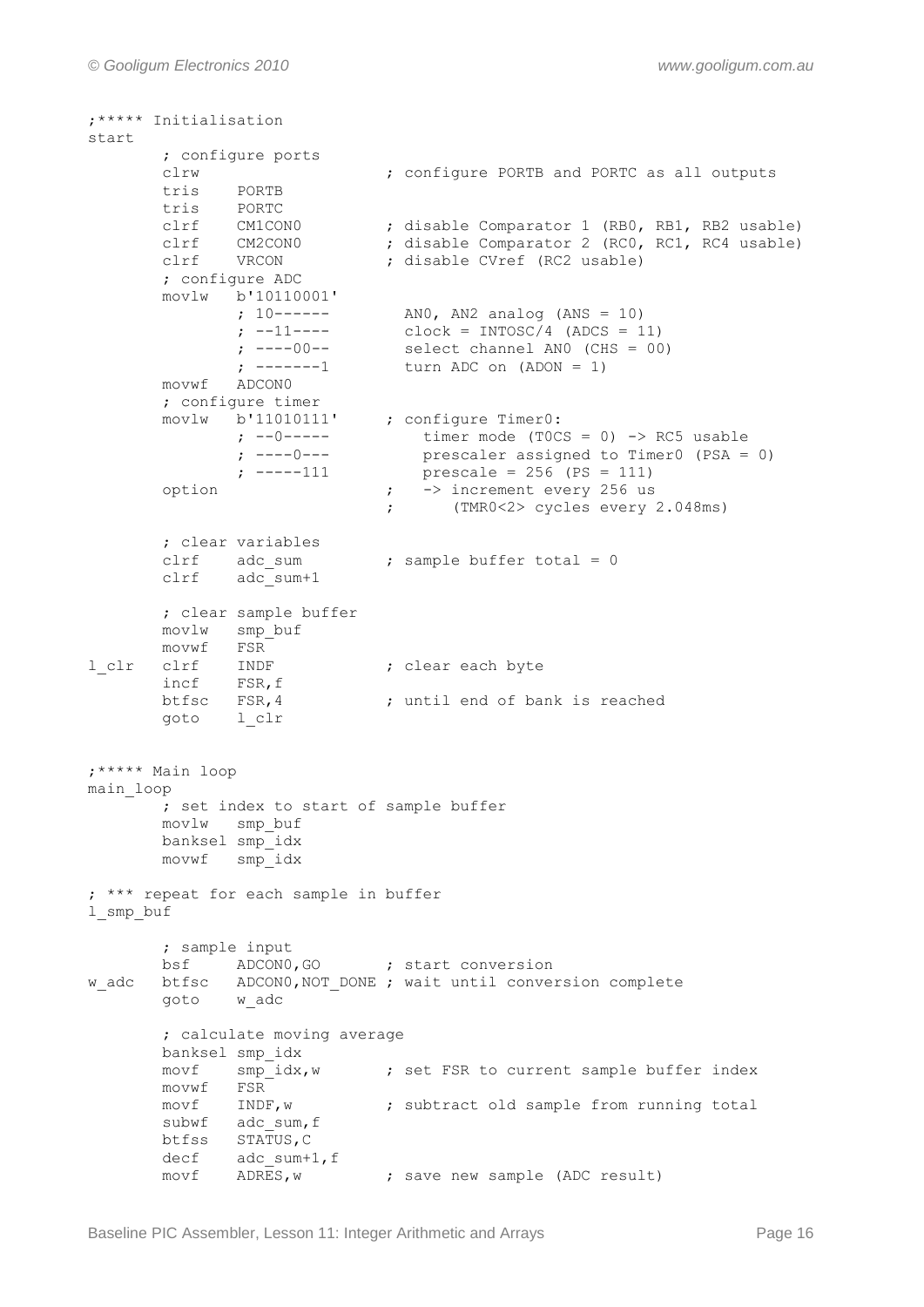```
movwf INDF<br>addwf adc sum, f
                         ; and add to running total
       btfsc STATUS,C
 incf adc_sum+1,f
                       ; divide total by 16
 andlw 0x0F
movwf adc avg
 swapf adc_sum+1,w
 iorwf adc_avg,f
      ; scale to 0-99: adc dec = adc avg * 100
      ; \rightarrow MSB of adc dec = adc avg * 100 / 256
       banksel adc_dec
      clrf adc_dec ; start with adc_dec = 0<br>clrf adc dec+1
 clrf adc_dec+1
movlw .8 ; count = 8
 movwf mpy_cnt
movlw .100 ; multiplicand (100) in W
bcf STATUS, C \cdot ; and carry clear
l mpy rrf adc avg, f ; right shift multiplier
 btfsc STATUS,C ; if low-order bit of multiplier was set
addwf adc dec+1,f \qquad ; add multiplicand (100) to MSB of result
rrf adc dec+1,f ; right shift result
rrf adc dec, f
      decfsz mpy cnt,f ; repeat for all 8 bits
       goto l_mpy
       ; extract digits of result
       movf adc_dec+1,w ; start with scaled result
movwf ones \qquad \qquad ; \qquad in ones digit
clrf tens ; and tens clear
1 bcd movlw .10 ; subtract 10 from ones
subwf ones, w
      btfss STATUS, C ; (finish if < 10)
       goto end_bcd
       movwf ones 
incf tens, f ; increment tens
goto 1 bcd ; repeat until ones < 10
end_bcd
       ; display tens digit for 2.048ms
w10_hi btfss TMR0,2 ; wait for TMR0<2> to go high
      goto w10_hi<br>movf tens, w
                    ; output tens digit
       pagesel set7seg
       call set7seg 
       pagesel $ 
bsf     TENS EN           ; enable "tens" display
w10 lo btfsc TMR0,2 ; wait for TMR<2> to go low
       goto w10_lo
       ; display ones digit for 2.048ms
w1_hi btfss TMR0,2 ; wait for TMR0<2> to go high
       goto w1_hi
      banksel ones (banksel ones digit
       movf ones,w
       pagesel set7seg
       call set7seg 
       pagesel $ 
bsf ONES EN ; enable ones display
w1 lo btfsc TMR0,2 ; wait for TMR<2> to go low
```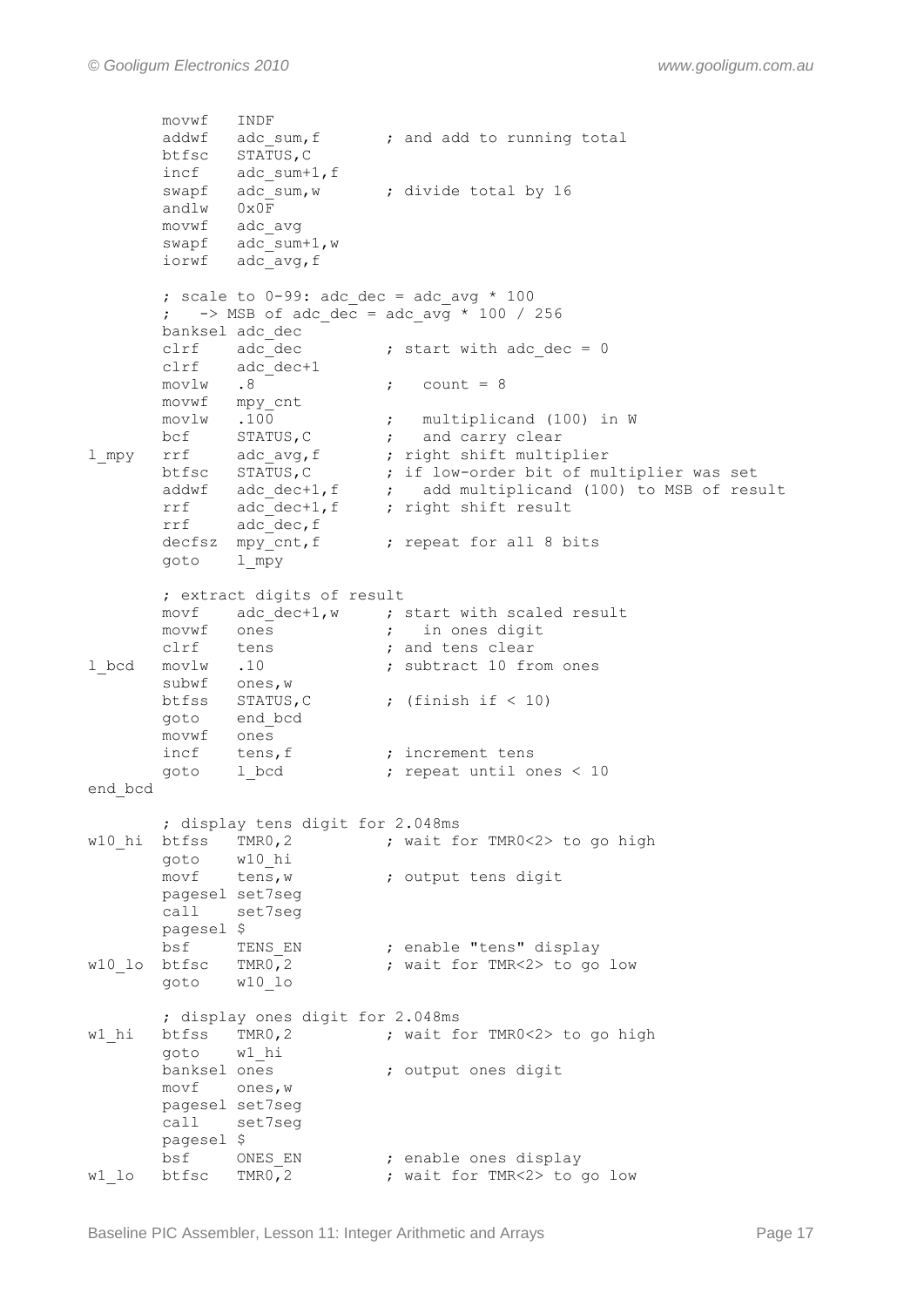```
 goto w1_lo
        ; end sample buffer loop
       banksel smp_idx \qquad \qquad ;\qquad \text{increment sample buffer index}incf smp idx, f
                       ; repeat loop until end of buffer
goto 1 smp buf
        ; repeat main loop forever
        goto main_loop
;***** LOOKUP TABLES
                           ; locate at beginning of a page
; Lookup pattern for 7 segment display on port B
; RB5 = G
get7sB addwf PCL,f
      retlw b'000000' ; 0
      retlw b'000000' ; 1
      retlw b'100000' ; 2
      retlw b'100000' ; 3
      retlw b'100000' ; 4<br>retlw b'100000' ; 5
      retlw b'100000' ; 5<br>retlw b'100000' ; 6
      retlw b'100000' ; 6<br>retlw b'000000' ; 7
      retlw b'000000' ; 7<br>retlw b'100000' ; 8
      retlw b'100000' ; 8<br>retlw b'100000' ; 9
      retlw b'100000'
; Lookup pattern for 7 segment display on port C
; RC5:0 = ABCDEFget7sC addwf PCL,f
      retlw b'111111' ; 0
       retlw b'011000' ; 1
       retlw b'110110' ; 2
       retlw b'111100' ; 3
      retlw b'011001' ; 4<br>retlw b'101101' ; 5
      retlw b'101101'
       retlw b'101111' ; 6
      retlw b'111000' ; 7
       retlw b'111111' ; 8
      retlw b'111101' ; 9
; Display digit passed in W on 7-segment display
set7seg_R
 banksel digit
movwf digit ; save digit
call get7sB ; lookup pattern for port B
movwf PORTB ; then output it
movf digit,w ; get digit
call get7sC ; then repeat for port C
 movwf PORTC
        retlw 0
        END
```
You should find that the resulting display is stable, even under fluorescent lighting, and yet still responds quickly to changing light levels.